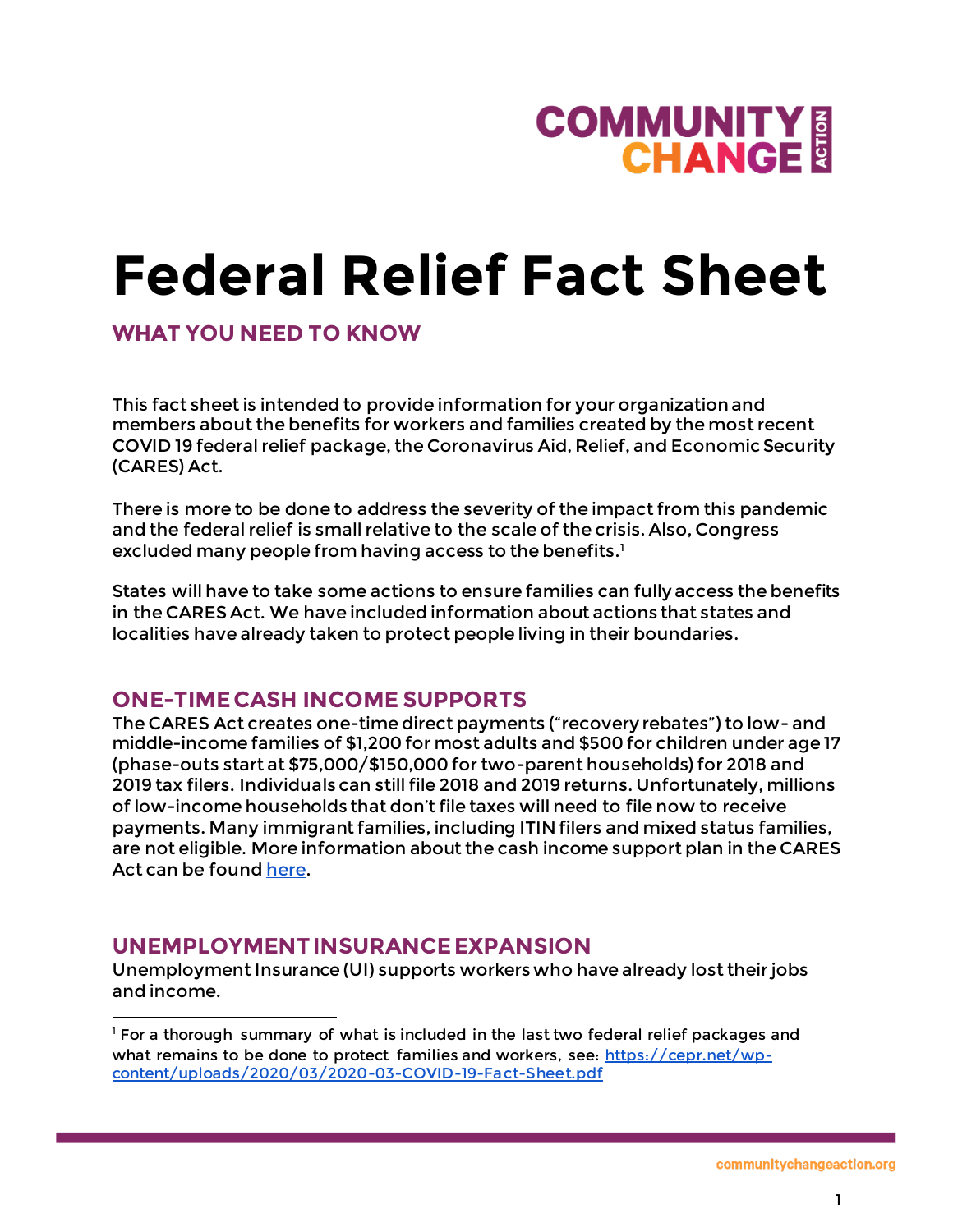# **COMMUNITY E**<br>CHANGE &

The CARES Act extends and supplements UI benefits for four months through three new federally funded programs: Pandemic Unemployment Compensation (PUC), Pandemic Emergency Unemployment Compensation (PEUC), and Pandemic Unemployment Assistance.

- PUC: \$600 per week available to everyone getting regular UI, expires July 31, 2020 and doesn't count against Medicaid or CHIP eligibility.
- PEUC: provides an additional 13 weeks (up to 39 weeks total) of state UI benefits, available after exhausting regular state UI benefits. All but eight states offer 26 weeks of UI benefits.
- PUA: covers people who have already exhausted state UI benefits or are not typically eligible for UI including self-employed workers, independent contractors, freelancers, part-time workers, anyone affected by quarantine orders including workers at home with children who are out of school or child care, and workers who do not have a long-enough work history to qualify for state UI benefits.
- PUA applicants will need to provide self-certification that they are (1) partially or fully unemployed, OR (2) unable and unavailable to work.
- PUA will have a minimum benefit that is at least equal to one-half the state's average weekly UI benefit (about \$190 per week) and will run through December 31, 2020. PUA eligible workers are also eligible for the \$600/week under the PUC program.
	- States will have some authority over how workers can access the federal PUA benefit.
	- States have the authority to waive one-week waiting periods and flexibility to modify work-search requirements (which all states should do to adapt to current job market realities).

More information about the UI measures in the CARES Act can be foun[d here](https://www.nelp.org/publication/unemployment-insurance-provisions-coronavirus-aid-relief-economic-security-cares-act/).

### **MODEST INCREASE IN CHILDCARE FUNDING**

The CARES Act provides \$3.5 billion for the Child Care Development Block Grant and \$750 million for Head Start programs.

States can use funds to continue assistance to providers that have closed or lost enrollment.

● States are encouraged to place restrictions on funds to make sure they are used to pay wages.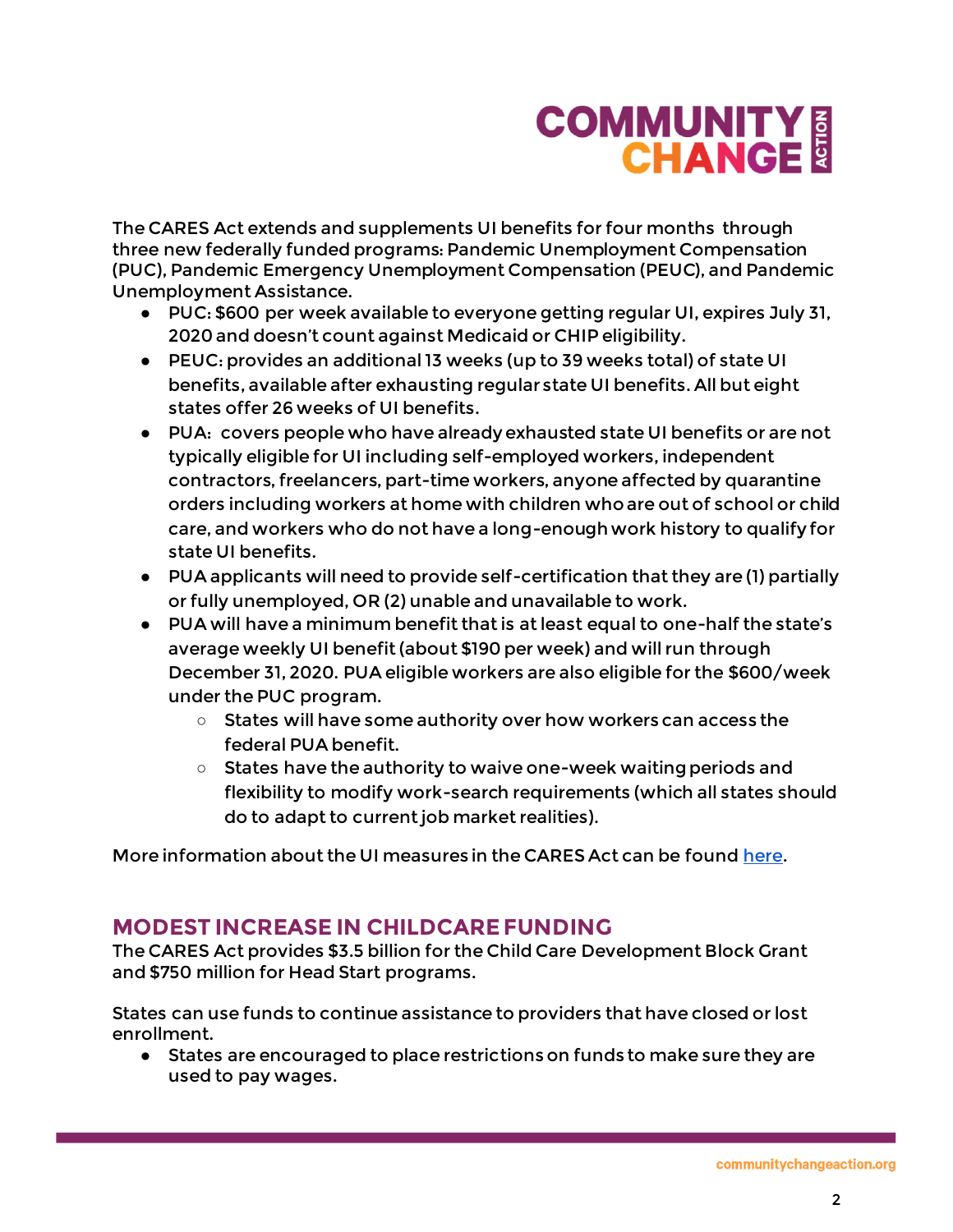### **COMMUNITY E**<br>CHANGE

- States can use funds to pay for child care for essential workers, whether or not those workers meet income limits.
- States can provide assistance to child care programs that were NOT participating in the state's subsidized child care program before the pandemic.
- Funds can be used to support enhanced cleaning and sanitation needed to keep programs operating safely during this health crisis.
- Some states are covering the cost of family copayments, in addition to subsidy payments.

You can find an estimate of how much your state will ge[t here.](https://www.clasp.org/sites/default/files/publications/2020/03/2020_3.5billionchildcarecoronaviruspackage.pdf)

Note that child care providers may also be able to use new unemployment compensation programs or access small business relief to stay afloat. These programs are identified below.

Also, the CARES Act created a Small Business "Paycheck Protection" Forgivable Loan Program that child care providers could use to apply for loans available to small businesses to cover payroll expenses for employees (wages, benefits, state and local tax obligations) and/or their own income as a sole proprietor or selfemployed worker in the case of small family child care providers.

More information on child care in the CARES Act can be foun[d here](https://nwlc-ciw49tixgw5lbab.stackpathdns.com/wp-content/uploads/2020/03/SUPPORTING-HOME-BASED-CHILD-CARE-PROVIDERS-.pdf) and here.

### **MODEST STATE FISCAL RELIEF**

States are already projecting revenue shortfalls for the upcoming fiscal year from lost sales and income taxes, and those that depend heavily on tourism will be especially hard hit.

The CARES Act provides states with **billions** in healthcare infrastructure funds and state fiscal relief including:

- \$100 billion for a new program to provide grants to hospitals, public entities, not-for-profit entities, and Medicare and Medicaid enrolled suppliers and institutional providers to cover unreimbursed health care related expenses or lost revenues attributable to the public health emergency resulting from the coronavirus.
- \$27 billion for the Public Health and Social Services Emergency Fund
- \$45 billion for the FEMA Disaster Relief Fund
- \$450 million for food banks (Emergency Food Assistance Program).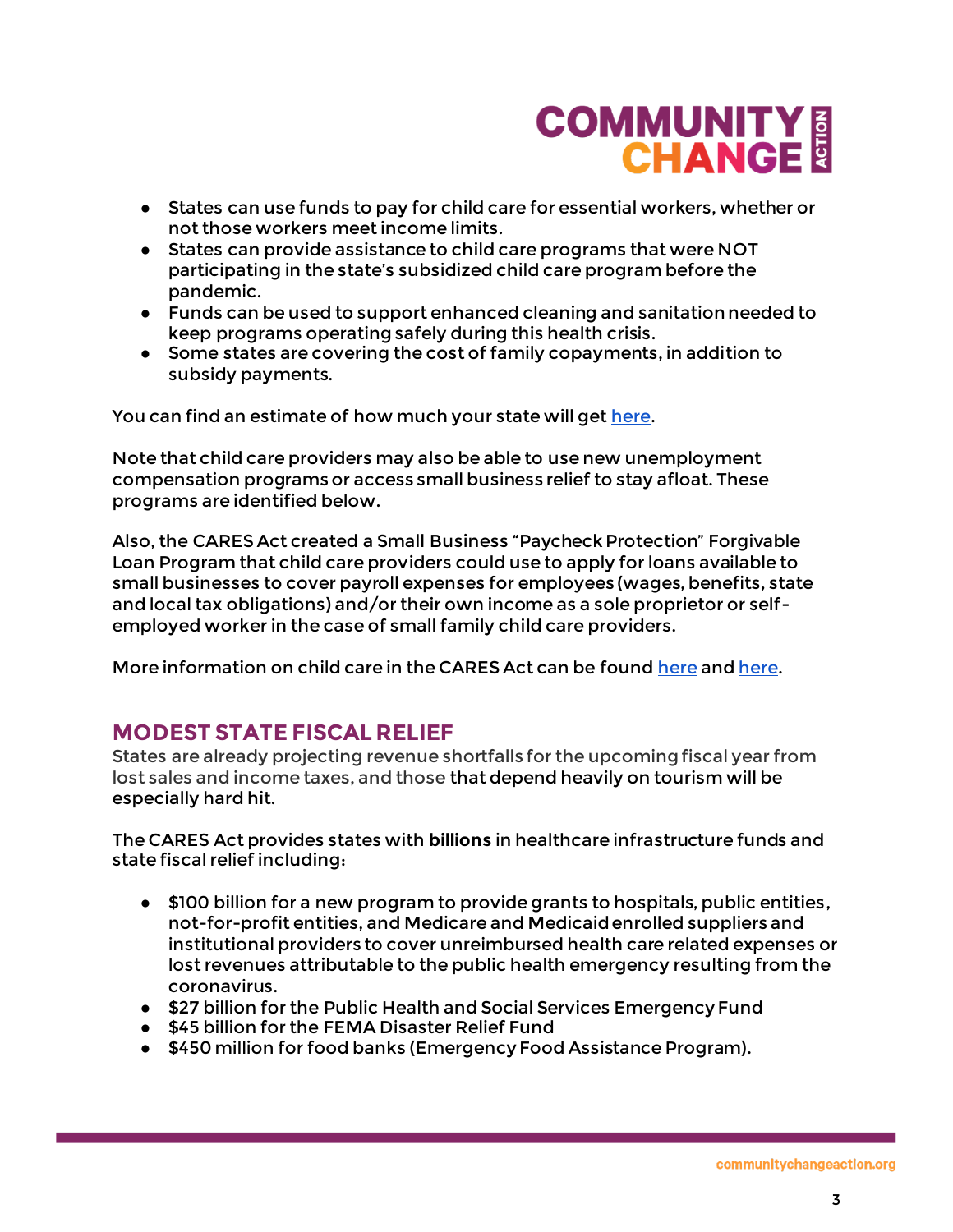### **COMMUNITY E**<br>CHANGE

- \$1.3 billion for Community Health Centers for COVID testing and treatment and an increase of more than \$2 billion for Community Health Centers for general services in 2020.
- Small business relief for small business owners, including self-employed individuals and independent contractors, through the Paycheck Protection Program.

Governors have flexibility to determine how to spend these funds, and it will take advocacy to push them to get money to our communities and ensure **everyone** is included in relief. You can see how much your state will ge[t here.](https://www.cbpp.org/research/how-much-each-state-will-receive-from-the-coronavirus-relief-fund-in-the-cares-act)

### **MODEST HOUSING RELIEF**

The CARES Act provides \$4 billion for homeless relief and includes \$3 billion for rental assistance. The bill includes \$900 million for heating and cooling bills. The CARES Act places limited moratoria on evictions and foreclosures, covering property with any federal funding or backing. More details on the moratoria can be foun[d here.](https://www.nhlp.org/wp-content/uploads/2020.03.27-NHLP-CARES-Act-Eviction-Moratorium-Summary.pdf)

Many states have also imposed moratoria on evictions, foreclosures, and utility shut-offs and have banned late fees during the emergency, and you should push yours to adopt these steps if it has not already. To check on action taken by your state, or for more on housing protections included in federal relief packages and model moratorium legislation, loo[k here](https://www.nhlp.org/campaign/protecting-renter-and-homeowner-rights-during-our-national-health-crisis-2/) an[d here](https://nlchp.org/coronavirus/).

### **MILLIONS OF IMMIGRANTS EXCLUDED FROM BENEFITS**

- Cash rebates: To be eligible for \$1200/\$2400 cash rebate, individual filers and those filing jointly must have a valid social security number and may not file with an ITIN. (With exception for spouses filing jointly where at least one spouse was in armed forces last tax year and at least one spouse has a valid SSN). Children claimed as dependents for the \$500 rebate must have valid SSNs.
- Unemployment insurance (UI)**:** UI is a federal program only for work authorized immigrants (DACA and TPS holders with EAD qualify).
- Child care: All children currently eligible for Head Start will continue to have access to any operating Head Start program. Children without a SSN are ineligible for child care subsidies.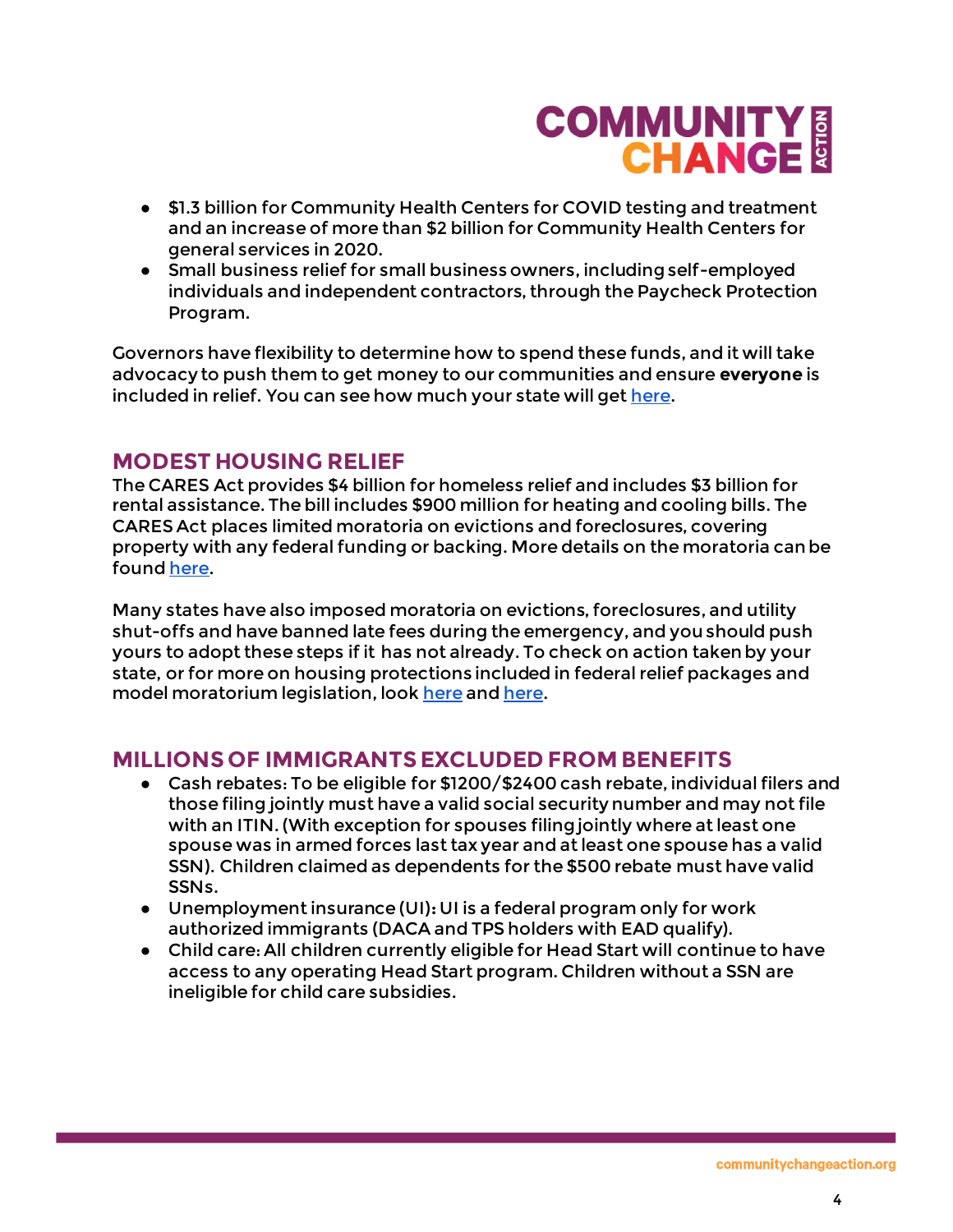# **COMMUNITY E**<br>CHANGE &

### **CRITICAL RELIEF LEFT OUT OF CARES ACT**

- The CARES Act didn't include essential increases to SNAP (food stamp) benefits. There were some increases in an earlier bill passed by Congress, the Families First Coronavirus Response Act, which would help states provide food assistance but more needs to be done to meet th[e need.](https://www.cbpp.org/research/food-assistance/usda-states-must-act-swiftly-to-deliver-food-assistance-allowed-by-families)
- The CARES Act did not include an expansion in health coverage or payments for COVID-19-related treatment for the uninsured. States, however, are taking action on this front (see below).
- The CARES Act did not allow states the option to provide Medicaid to all individuals regardless of immigration status including DACA recipients and TPS and green card holders to ensure everyone has access to testing and treatment.
- The Families First Coronavirus Response Act, which preceded the CARES Act, included limited provisions for paid sick leave and paid leave, however there were critical omissions (e.g. employees of large businesses) that still need to be addressed. More detailed information about paid leave in the Families First Coronavirus Response Act, can be foun[d here](https://www.americanprogress.org/issues/women/news/2020/03/24/482196/congress-must-extend-paid-leave-protections-workers-next-coronavirus-response-bill/).

### **STATES AND LOCALITIES STEPPING IN**

Noteworthy actions taken by states and localities – often by executive action taken by their governors and mayors – to provide economic relief:

- Imposing a freeze on evictions, foreclosures, and utility shut-offs so no one loses their home or necessary services during the pandemic (NE, NY, IL, WI).
- States are broadening eligibility for unemployment to part-time workers, self-employed workers, people out of work to care for their children, and others, and suspending rules that ordinarily require workers to wait for benefits, or look for work (WA, IA).
- $\bullet$  Expanding paid leave and/or paid sick leave for workers (CO), including public sector workers who didn't have coverage before (MN).
- Providing food assistance to families whose children received free or reduced price breakfast and lunch at school or their child care provider (MO, NV, NY).
- Continuing to pay child care providers even when subsidized children are absent (VT, NM).
- Covering the costs of COVID-19 testing and treatment for people without insurance (MT). NY bars health insurers from charging for COVID-related emergency room services.
- Seattle is using revenue from its soda tax to fund emergency food vouchers for over 6,000 families.

Look [here](https://www.nga.org/coronavirus/#states) for a frequently updated source on what states are doing in response to the COVID-19 pandemic.